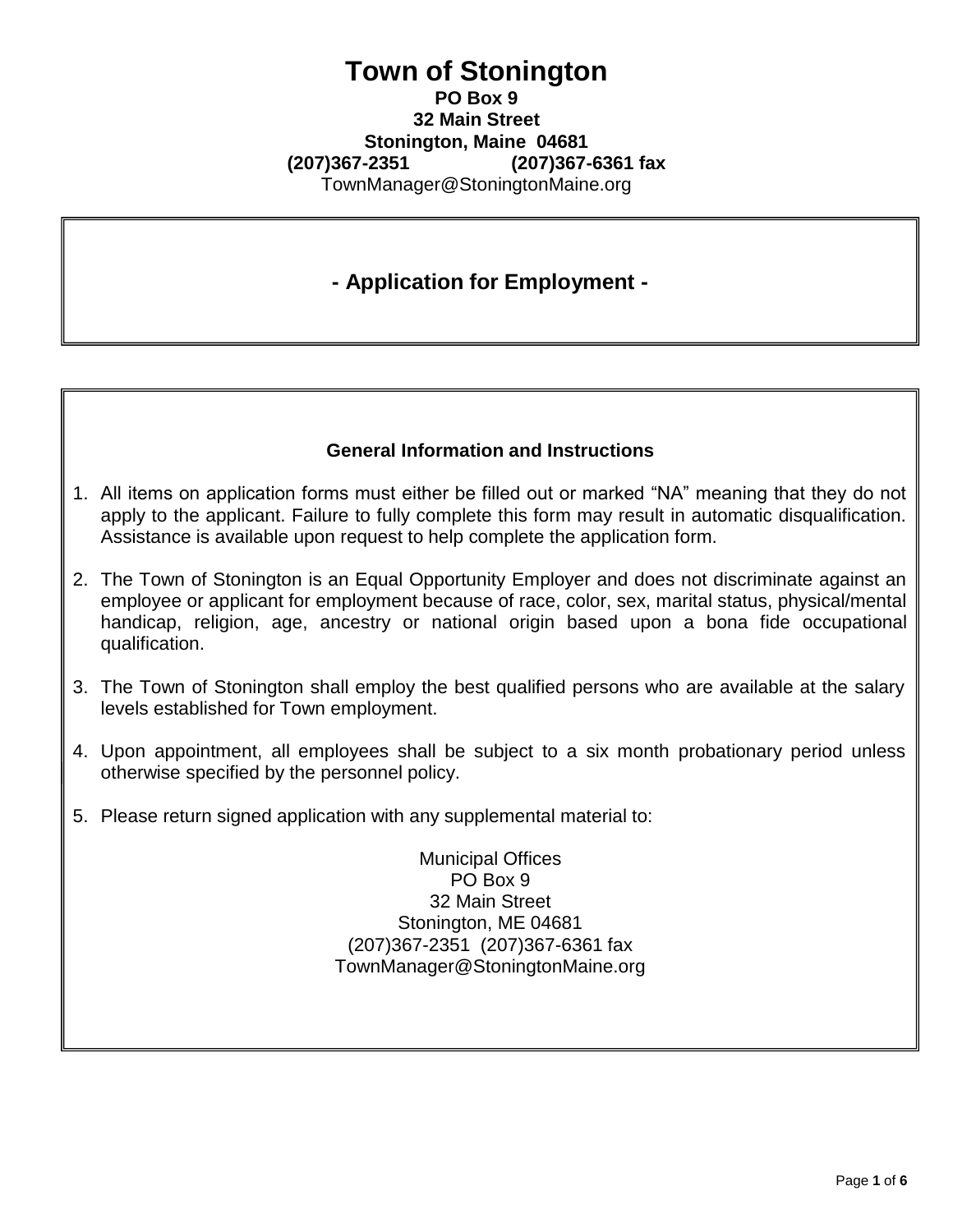|                                     |                                                                                  | <b>Application for Employment</b>          |                                                                                                                                                                                                                          |                                         |
|-------------------------------------|----------------------------------------------------------------------------------|--------------------------------------------|--------------------------------------------------------------------------------------------------------------------------------------------------------------------------------------------------------------------------|-----------------------------------------|
|                                     |                                                                                  | <b>TOWN OF STONINGTON</b>                  |                                                                                                                                                                                                                          |                                         |
|                                     | status, or any other characteristic protected under local, state or federal law. |                                            | Qualified applicants receive equal consideration. No question is asked for the purpose of excluding any<br>applicant due to race, color, national origin, religion, age, gender, sexual orientation, disability, veteran |                                         |
|                                     |                                                                                  | WE ARE AN EQUAL OPPORTUNITY EMPLOYER.      |                                                                                                                                                                                                                          |                                         |
| Name Last Last <sub>Last</sub>      |                                                                                  |                                            | First                                                                                                                                                                                                                    | M.I.                                    |
|                                     | Street Address <b>Example 2018 Contract Address</b>                              |                                            |                                                                                                                                                                                                                          |                                         |
|                                     |                                                                                  |                                            |                                                                                                                                                                                                                          |                                         |
|                                     |                                                                                  |                                            |                                                                                                                                                                                                                          |                                         |
|                                     |                                                                                  |                                            |                                                                                                                                                                                                                          |                                         |
|                                     |                                                                                  |                                            | Position Applied For (Note: a separate application is required for each position posted)                                                                                                                                 |                                         |
| How did you hear of the position?   |                                                                                  |                                            |                                                                                                                                                                                                                          |                                         |
| <b>Education</b>                    |                                                                                  |                                            |                                                                                                                                                                                                                          |                                         |
| <b>Schools</b>                      | <b>Name/Location</b>                                                             | <b>Circle Last Yr.</b><br><b>Completed</b> | <b>Major Courses</b>                                                                                                                                                                                                     | Diploma/Degree/<br><b>Certification</b> |
| <b>High School</b>                  |                                                                                  | 78 9 10 11 12                              |                                                                                                                                                                                                                          |                                         |
| College                             |                                                                                  | 1 2 3 4 more                               |                                                                                                                                                                                                                          |                                         |
| <b>Business or Trade</b><br>School  |                                                                                  | <b>Months Attended</b>                     |                                                                                                                                                                                                                          |                                         |
| Other Licenses or<br>Certifications |                                                                                  | Length of<br>Program                       |                                                                                                                                                                                                                          |                                         |

Page **2** of **6**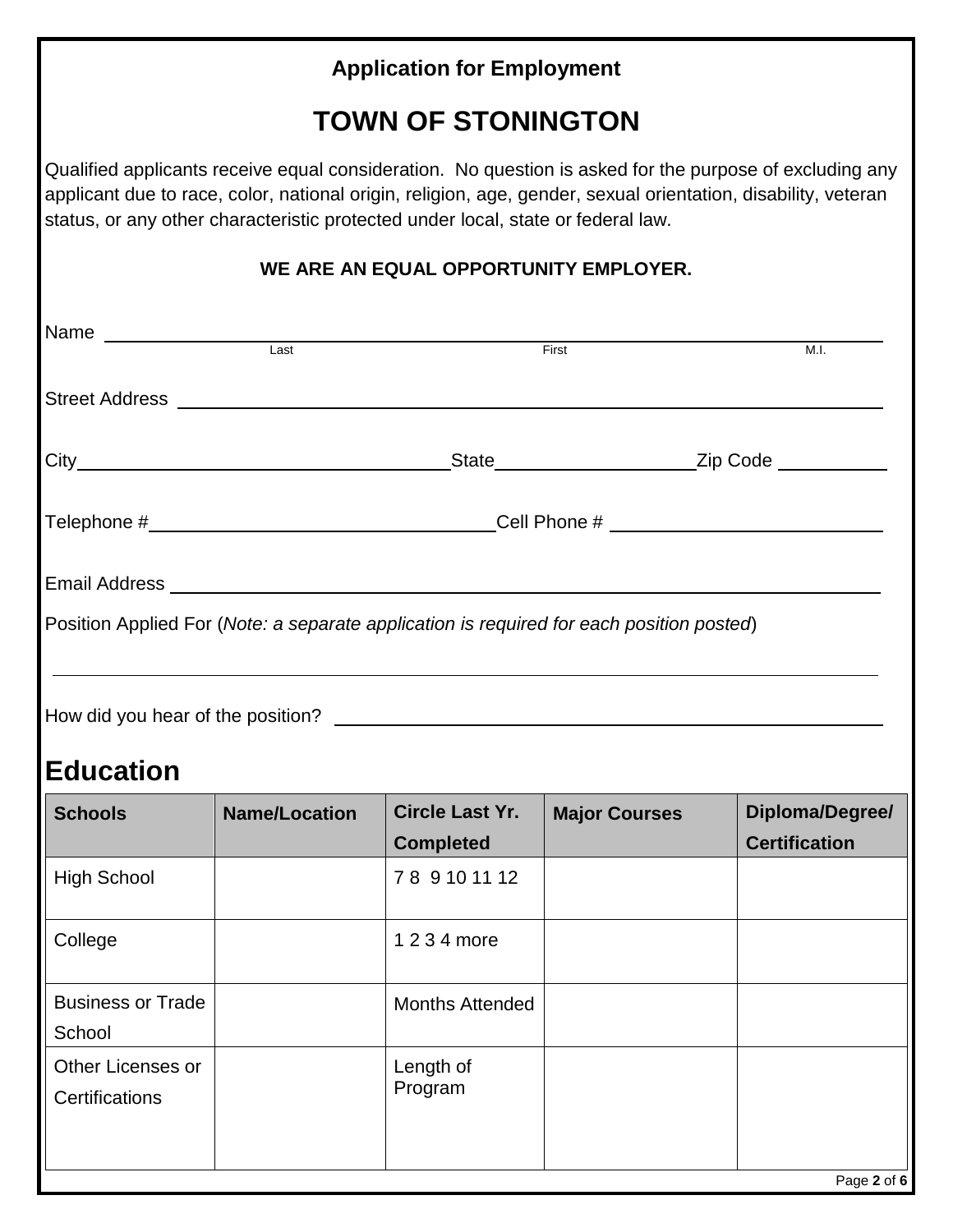## **Employment History**

Please list your complete employment history. List present or most recent employer first. Use an additional page, if necessary.

| Employer<br>Type of work performed:<br>Name of Supervisor and contact information: | Employed<br>(mo./Yr.)<br>From:<br>To: | Address/City/State | <b>Beginning</b><br>salary and<br>last salary | Reason for leaving |  |  |
|------------------------------------------------------------------------------------|---------------------------------------|--------------------|-----------------------------------------------|--------------------|--|--|
|                                                                                    |                                       |                    |                                               |                    |  |  |
| Employer                                                                           | Employed<br>(mo./Yr.)<br>From:<br>To: | Address/City/State | <b>Beginning</b><br>salary and<br>last salary | Reason for leaving |  |  |
| Type of work performed:                                                            |                                       |                    |                                               |                    |  |  |
| Name of Supervisor                                                                 |                                       |                    |                                               |                    |  |  |
|                                                                                    |                                       |                    |                                               |                    |  |  |
| <b>Employer</b>                                                                    | Employed<br>(mo./Yr.)<br>From:<br>To: | Address/City/State | <b>Beginning</b><br>salary and<br>last salary | Reason for leaving |  |  |
| Type of work performed:                                                            |                                       |                    |                                               |                    |  |  |
|                                                                                    |                                       |                    |                                               |                    |  |  |
| Name of Supervisor                                                                 |                                       |                    |                                               |                    |  |  |
|                                                                                    |                                       |                    |                                               |                    |  |  |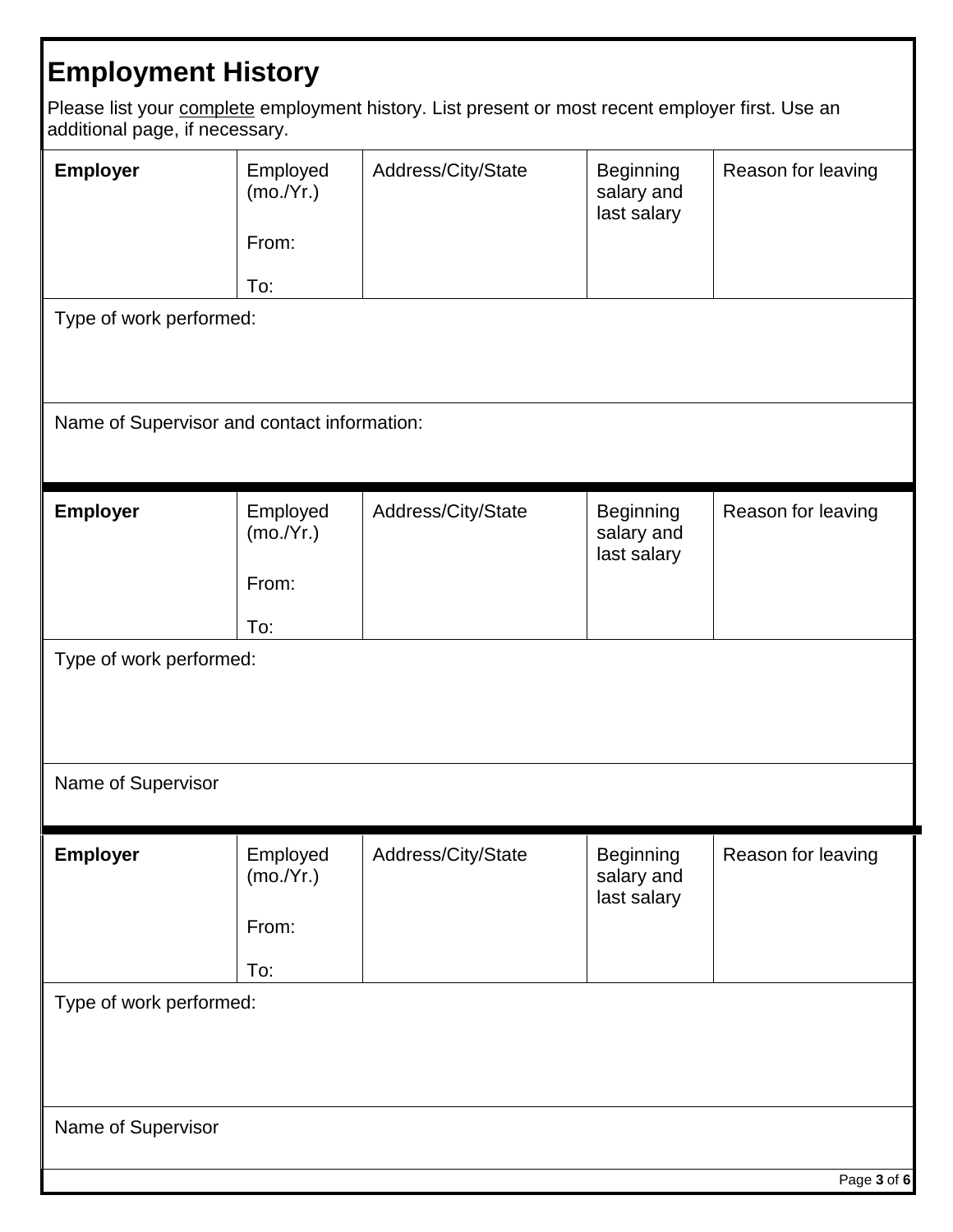If you served in the United States Armed Forces, briefly list the dates, rank, and skills acquired: **Personal Information** Are you able to perform the essential duties of the position you are applying for with or without reasonable accommodation?  $Y$ es  $\square$  No $\square$ Are you legally authorized to work in the U.S.?  $\blacksquare$  Yes  $\square$  No  $\square$ *Note: you will be required to furnish documents to verify your eligibility for employment in accordance with the Immigration Reform and Control Act and your employment is contingent upon furnishing such documents.* Are you at least 18 years of age?  $\Box$  No  $\Box$ If required for the position, do you have a clean driving record? License  $\#$  \_\_\_\_\_\_\_\_\_\_\_\_\_Yes  $\Box$  No  $\Box$ If no, explain: Please list any special office/software skills: Please list any special equipment skills: Please list any other skills: If hired, when would you be available? What are your salary requirements?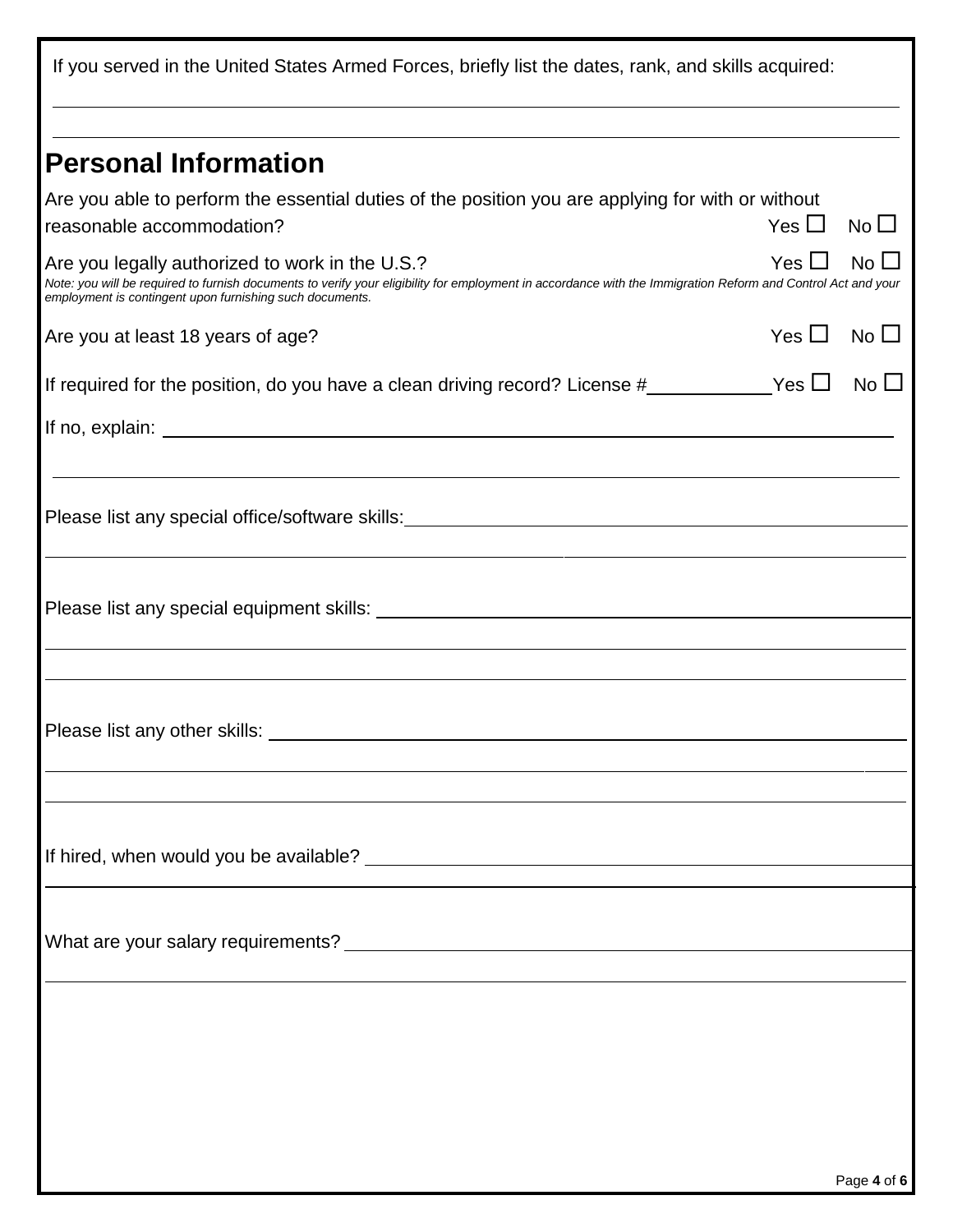| <b>NAME</b>                 | <b>HOW THEY KNOW YOU</b>                                                                                                                                                                                                                                                                                                                                                                                                                                      | <b>EMAIL ADDRESS</b> | <b>PHONE NUMBER</b> |
|-----------------------------|---------------------------------------------------------------------------------------------------------------------------------------------------------------------------------------------------------------------------------------------------------------------------------------------------------------------------------------------------------------------------------------------------------------------------------------------------------------|----------------------|---------------------|
|                             |                                                                                                                                                                                                                                                                                                                                                                                                                                                               |                      |                     |
|                             |                                                                                                                                                                                                                                                                                                                                                                                                                                                               |                      |                     |
|                             |                                                                                                                                                                                                                                                                                                                                                                                                                                                               |                      |                     |
|                             |                                                                                                                                                                                                                                                                                                                                                                                                                                                               |                      |                     |
|                             |                                                                                                                                                                                                                                                                                                                                                                                                                                                               |                      |                     |
|                             | Are you presently employed? Yes $\square$ No $\square$ If so, may we contact your present employer? Yes $\square$ No $\square$                                                                                                                                                                                                                                                                                                                                |                      |                     |
|                             |                                                                                                                                                                                                                                                                                                                                                                                                                                                               |                      |                     |
|                             |                                                                                                                                                                                                                                                                                                                                                                                                                                                               |                      |                     |
|                             | I certify that the answers given by me to the foregoing questions and statements are true and correct to<br>the best of my knowledge without consequential omissions of any kind.                                                                                                                                                                                                                                                                             |                      |                     |
| application.                | I agree that the Town shall not be held liable in any respect if my employment is rejected or<br>subsequently terminated because of false statements, answers or omissions made by me in this                                                                                                                                                                                                                                                                 |                      |                     |
|                             | I understand that any misleading or incorrect statements may render this application void, and if<br>employed, may lead to employment termination.                                                                                                                                                                                                                                                                                                            |                      |                     |
| considered may be required. | I understand that a medical examination based on the requirements of the position for which I am being                                                                                                                                                                                                                                                                                                                                                        |                      |                     |
|                             | I also voluntarily and knowingly authorize the companies, schools or persons named above to give any<br>information requested regarding my former employment, character and qualifications.                                                                                                                                                                                                                                                                   |                      |                     |
|                             | I hereby voluntarily and knowingly fully release and discharge, absolve, indemnify, and hold harmless<br>said companies, schools or persons from any and all liability for any damages for issuing this<br>information, except for the malicious and willful disclosure of derogatory facts concerning my<br>employment made for the express purpose of preventing me from obtaining employment, which the<br>party disclosing such facts knows to be untrue. |                      |                     |
|                             | In consideration of my employment, I agree to conform to the rules and regulations of this organization.<br>My employment and compensation can be terminated with or without cause and with or without notice,<br>at any time, at the option of either my employer or me.                                                                                                                                                                                     |                      |                     |
|                             |                                                                                                                                                                                                                                                                                                                                                                                                                                                               |                      |                     |
|                             |                                                                                                                                                                                                                                                                                                                                                                                                                                                               |                      | Date                |

Г